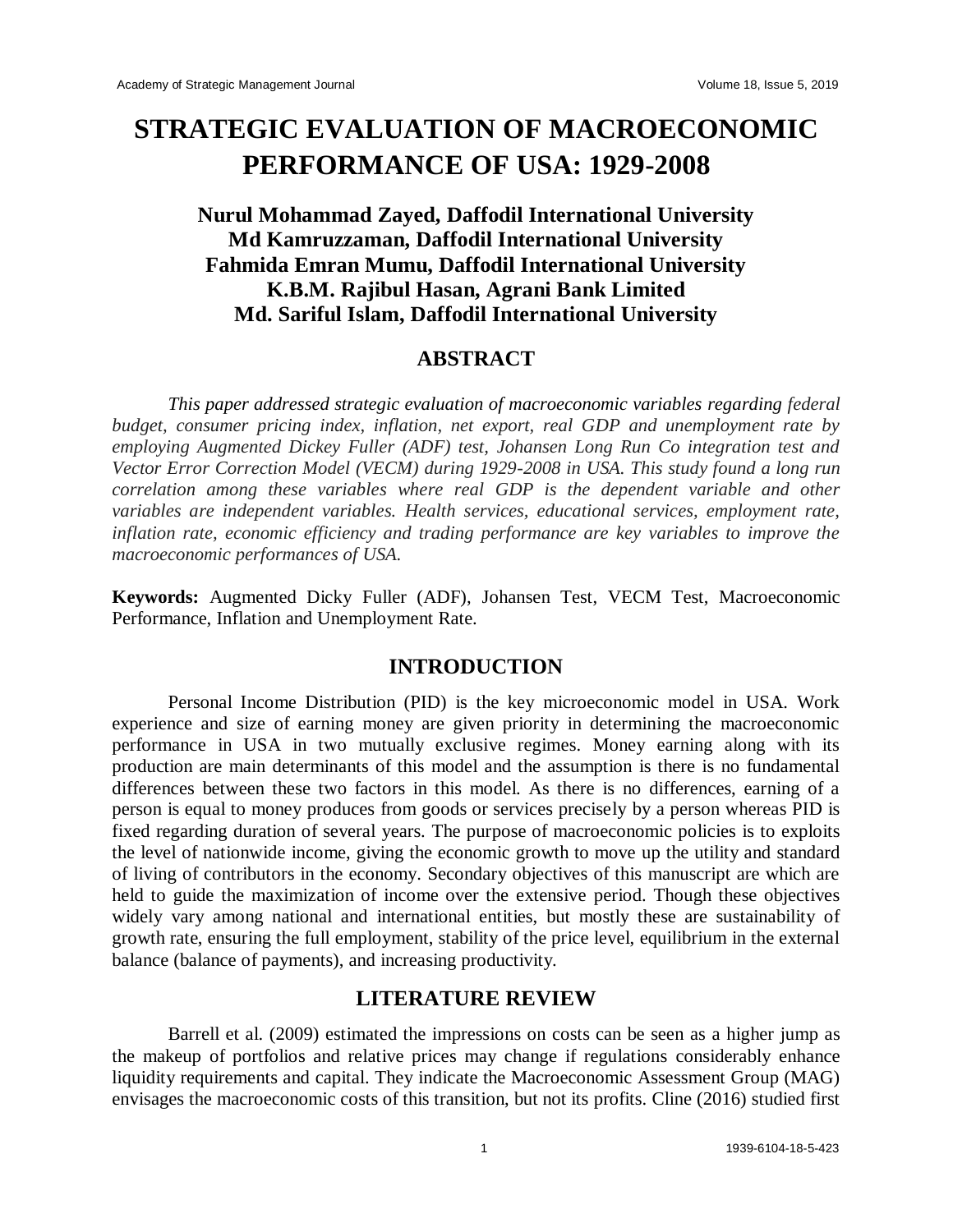enumerates frequency of banking crises and expected costs, paying special concentration to avoiding exaggeration of recession losses if the economy has an indefensible positive output gap prior to the crisis. Covas & Driscoll (2013) considered the macroeconomic impact of begins a minimum liquidity standard for banks on peak of accessible capital sufficiency requirements in a dynamic all-purpose equilibrium model. They calibrated this paper that vibrant general equilibrium model in which banks are topic to both liquidity regulations and capital. Repullo & Saurina (2011) showed that the correlation between generally the negative GDP growth rate and the credit-to-GDP gap which means when GDP growth is high then the credit-to-GDP gap would be inclined to signal to reduce capital requirements and when GDP growth is low that capital requirements is increased. Bourguignon & Morrisson (1998) studied to the old strand of literature on the experiential approach to the relationship between inequality, developmentrelated macroeconomic variables and as observed in microeconomic data. They contrast with, more standard cross-sectional illustrative variables like education or GDP per capita, the part of which looks to have become less significant over time. Bourguignon et al. (1989) presented a macro simulation replica to quantify the outcomes of stabilization communications on the allocation of income as well as wealth. It's a model of macro-micro since it merges macroeconomic features with the microeconomic optimizing actions qualitative of computable universal equilibrium models. Dollarand  $& G$ atti (1999) found that the data is quite strong that enlarges in per capita income lead to decreases in gender inequality. They found the result is that there is well-built and dependable evidence that increases in per capita income guide to developments in different events of gender equality. Kiyotaki & Moore (1997) implicated taken the position that debt contract be capable of freely traded by creditors-because the worth of a debt contract equals the worth of the land, collateral, which is fees in a market. They construct a model of a dynamic economy in which credit constraints take place obviously. Abramitzky (2015) discussed how the study of the precedent has added to economics by giving ground to test economic theory, understand economic mechanisms, answer big economic questions and pick up economic policy. Lindbeck (1983) showed how macroeconomic disturbances and policies during the seventies-partly induced by the dramatic price increases of oil and raw materials - helped to bring about an abrupt slowdown of productivity growth.

#### **OBJECTIVES**

The objectives of this research is to evaluate the macroeconomic performance of USA during 1929-2008 by applying Johansen test, ADF test & VECM model and to analyze the long run relationship among federal budget, consumer pricing index, inflation, net export, real GDP and unemployment rate of USA. This paper also comes up with few strategic recommendations to improve the macroeconomic conditions of USA during the analyzed period.

#### **METHODOLOGY**

The paper is qualitative in nature whereas data is quantitative. Secondary data, which has been collected from different sources, has been used. ADF test has been applied to test the stationary state of the data set. Johansen test has been used test the long run relationship among the variables. Finally, VECM has been applied to test stability of the relationship among the variables.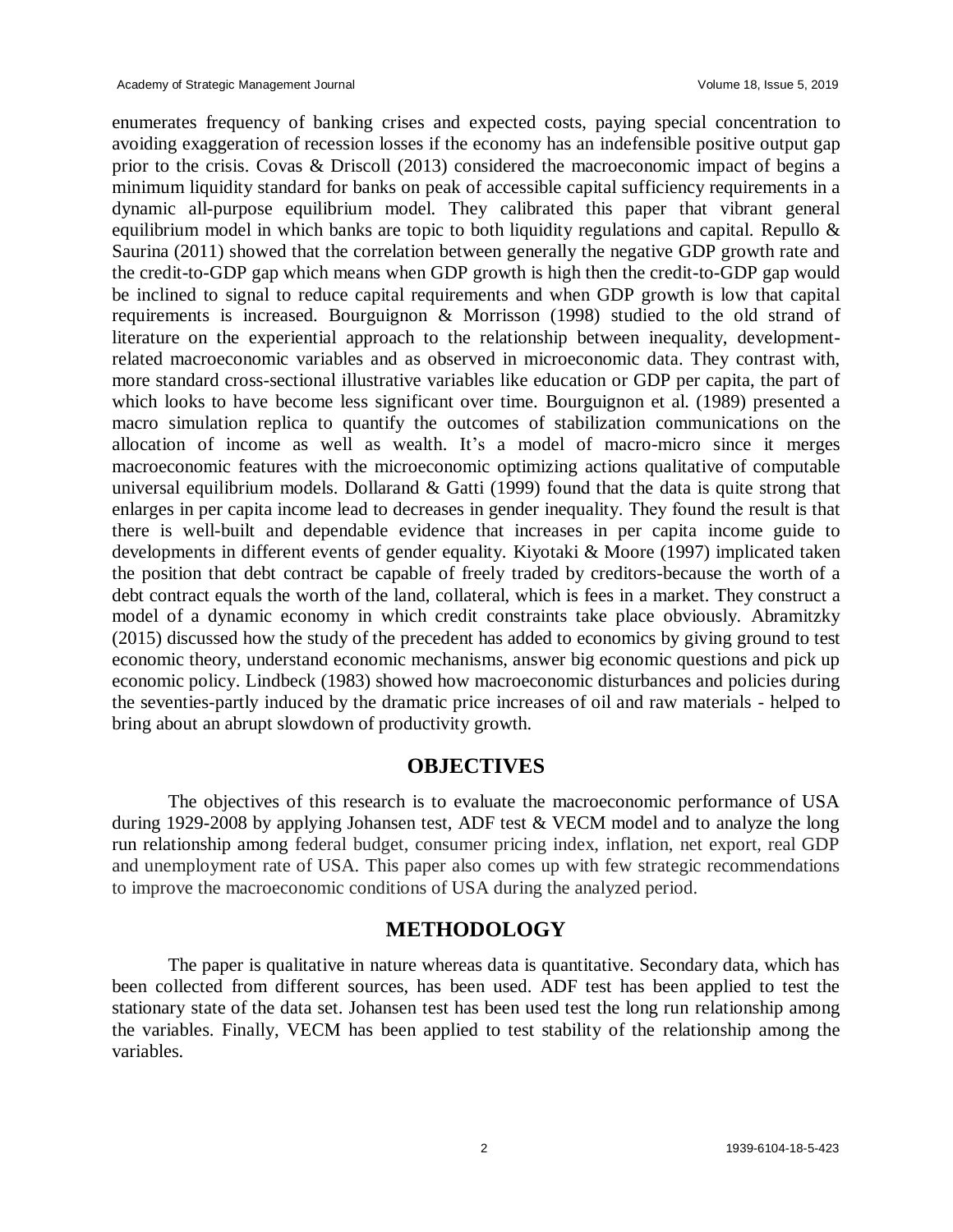## **RESULTS & DISCUSSIONS**

From Table 1 Augmented Dicky Fuller (ADF) unit root test, it can be said that all these USA macroeconomics variables are stationary. By testing Johansen Test for Con-integrating (Table 2) it has been estimated that at least there has 1 co integrating equation in this model, Trace statistic and Max-Eigen Statistics also support this co-integrating equation. From Table 3, it is very clear that the relationship among all those macroeconomic variables were not stable during 1976-2017. From R-squared value it is worth of saying that the data sets is relatively good for this work. Here real exchange can be explained properly because F-Statistic is robust enough at 5%.

| <b>Table 1</b><br>AUGMENTED DICKY FULLER (ADF) UNIT ROOT TEST |                                              |                       |             |  |  |  |
|---------------------------------------------------------------|----------------------------------------------|-----------------------|-------------|--|--|--|
| Variable                                                      | $C$ (constant) AND T (trend) in the equation | <b>ADF</b> statistics | Optimum lag |  |  |  |
|                                                               | C & T                                        | $-0.382329$           |             |  |  |  |
|                                                               | C & T                                        | $-1.205164$           |             |  |  |  |
| C                                                             | C & T                                        | 0.839211              |             |  |  |  |
|                                                               | C & T                                        | $-2.541723$           |             |  |  |  |
| exp                                                           | C & T                                        | 0.00653               |             |  |  |  |
| un                                                            | C & T                                        | 0.07085               |             |  |  |  |

Sources: Estimated.

| Table 2<br><b>JOHANSEN TEST FOR CO-INTEGRATION</b> |                           |                                           |                |                                       |                                       |                                           |             |  |  |
|----------------------------------------------------|---------------------------|-------------------------------------------|----------------|---------------------------------------|---------------------------------------|-------------------------------------------|-------------|--|--|
| <b>Hypothesized</b><br>No. of $CE(s)$              | <b>Trace</b><br>statistic | <b>Critical</b><br><b>Value</b><br>(0.05) | Eigen<br>value | <b>Hypothesized</b><br>No. of $CE(s)$ | <b>Max-Eigen</b><br><b>Statistics</b> | <b>Critical</b><br><b>Value</b><br>(0.05) | Р-<br>value |  |  |
| None *                                             | 221.907                   | 95.753                                    | 0.94           | None $*$                              | 123.885                               | 40.077                                    | $\theta$    |  |  |
| At most 1                                          | 98.021                    | 69.818                                    | 0.724          | At most 1                             | 56.658                                | 33.876                                    | $\theta$    |  |  |
| At most 2                                          | 41.363                    | 47.856                                    | 0.423          | At most 2                             | 24.217                                | 27.584                                    | 0.177       |  |  |
| At most 3                                          | 17.145                    | 29.797                                    | 0.187          | At most 3                             | 9.14                                  | 21.131                                    | 0.629       |  |  |
| At most 4                                          | 8.005                     | 15.494                                    | 0.131          | At most 4                             | 6.225                                 | 14.264                                    | 0.464       |  |  |
| At most 5                                          | 1.78                      | 3.841                                     | 0.039          | At most 5                             | 1.78                                  | 3.841                                     | 0.182       |  |  |

Sources: Estimated.

Resource allocation is major concern in microeconomics. Government always shapes regulation and taxes in this regard. Price levels are determines with the interaction of demand and supply in the economy (Barrell et al., 2009). Production and capacity should be maximized in this regard by any organization. On the other hand, macroeconomic performance is evaluated on the whole economy, where it's affected by growth rate, unemployment, price level, national income and GDP, rather than focusing in particular industry. In this research, the macroeconomic performance of USA was also affected by federal budget, consumer pricing index, inflation, net export, real GDP and unemployment rate during the analyzed period (Cline, 2016).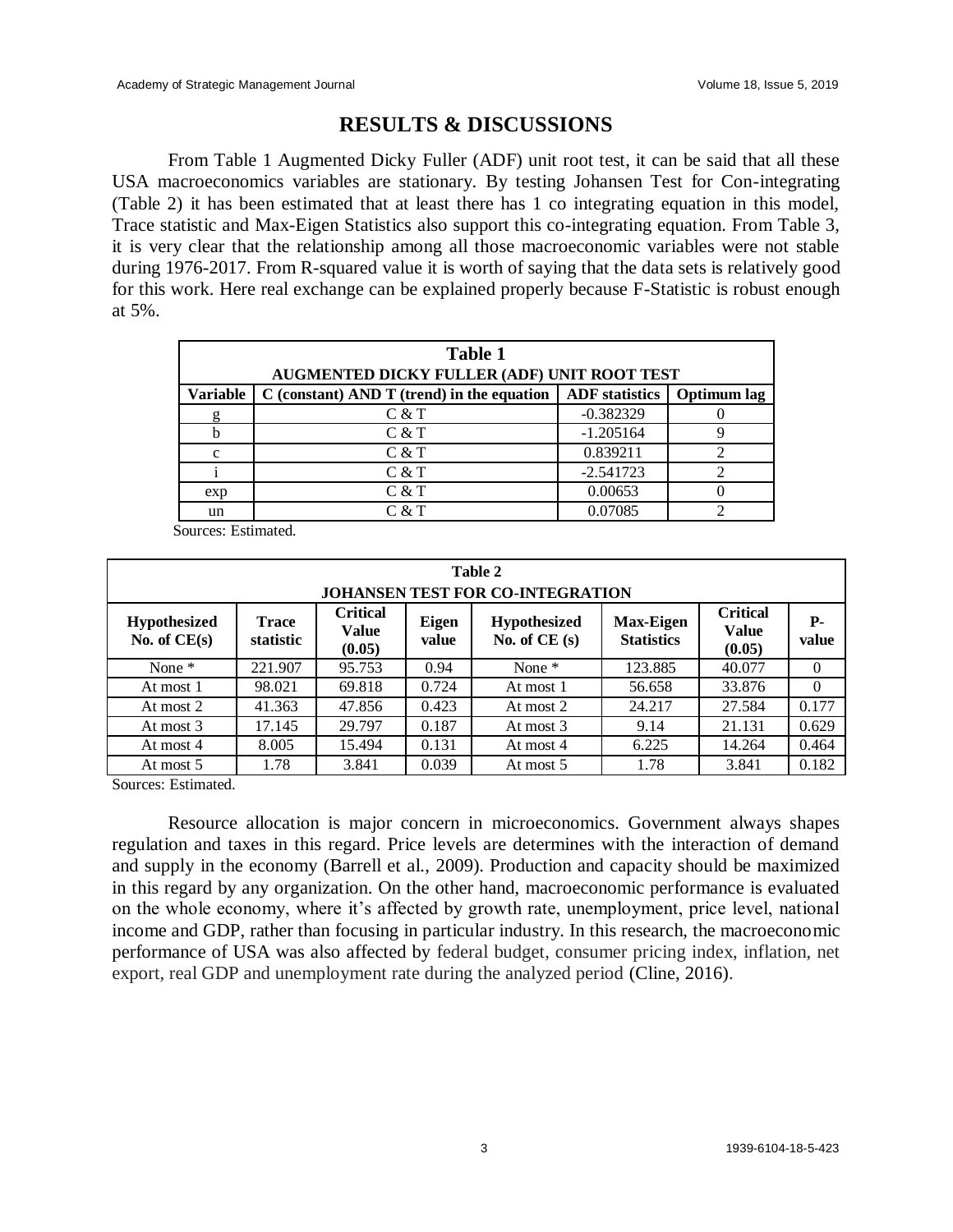| Table 3                                 |                        |                                     |                              |                                 |                     |                                  |  |
|-----------------------------------------|------------------------|-------------------------------------|------------------------------|---------------------------------|---------------------|----------------------------------|--|
| <b>ERROR CORRECTION REPRESENTATIONS</b> |                        |                                     |                              |                                 |                     |                                  |  |
| <b>Variable</b>                         | <b>Coeffic</b><br>ient | <b>Standard Error</b>               | t-value                      |                                 |                     |                                  |  |
| Constant                                | 6.047                  | 0.913                               | 6.621                        |                                 |                     |                                  |  |
| $D(CPI(-1))$                            | 0.281                  | 0.311                               | 0.904                        |                                 |                     |                                  |  |
| $D(CPI(-2))$                            | $-0.697$               | 0.333                               | $-2.093$                     |                                 |                     |                                  |  |
| <b>D(FEDERAL B)</b><br>$UDGET(-1))$     | $-0.005$               | 0.004                               | $-1.379$                     |                                 |                     |                                  |  |
| <b>D(FEDERAL B)</b><br>$UDGET(-2))$     | 0.006                  | 0.004                               | 1.484                        |                                 |                     |                                  |  |
| D(INFLATION(-<br>1)                     | $-0.581$               | 0.297                               | $-1.959$                     |                                 |                     |                                  |  |
| D(INFLATION(-<br>(2))                   | $-0.255$               | 0.15                                | $-1.698$                     |                                 |                     |                                  |  |
| <b>D(NET EXPOR</b><br>$TS(-1)$          | $-0.009$               | 0.009                               | $-0.995$                     |                                 |                     |                                  |  |
| <b>D(NET EXPOR</b><br>$TS(-2)$          | $-0.006$               | 0.009                               | $-0.699$                     |                                 |                     |                                  |  |
| D(REAL_GDP(-<br>1)                      | $-0.002$               | 0.002                               | $-1.003$                     |                                 |                     |                                  |  |
| D(REAL_GDP(-<br>(2))                    | 0.002                  | 0.002                               | 1.02                         |                                 |                     |                                  |  |
| <b>D(UNEMPLOY</b><br>$MENT(-1))$        | $-0.18$                | 0.119                               | $-1.518$                     |                                 |                     |                                  |  |
| <b>D(UNEMPLOY</b><br>$MENT(-2))$        | 0.607                  | 0.142                               | 4.271                        |                                 |                     |                                  |  |
|                                         | D(CPI)                 | <b>D(FEDERAL B)</b><br>$UDGET(-1))$ | <b>D(INFLAT</b><br>$ION(-1)$ | <b>D(NET EXP</b><br>$ORTS(-1))$ | D(REAL<br>$GDP(-1)$ | <b>D(UNEMPLOY</b><br>$MENT(-1))$ |  |
| R-squared                               | 0.641                  | 0.448                               | 0.783                        | 0.477                           | 0.638               | 0.93                             |  |
| Adj. R-squared                          | 0.48                   | 0.201                               | 0.686752                     | 0.243                           | 0.469               | 0.899                            |  |
| Sum sq. resids                          | 60.308                 | 127076.5                            | 44.561                       | 34052.64                        | 882434.2            | 18.651                           |  |
| S.E. equation                           | 1.442                  | 66.196                              | 1.239                        | 34.267                          | 174.438             | 0.801                            |  |
| F-statistic                             | 3.994                  | 1.814                               | 8.083                        | 2.039                           | 3.861               | 29.984                           |  |
| Log likelihood                          | $-68.182$              | $-232.828$                          | $-61.781$                    | $-204.515$                      | $-274.493$          | $-43.056$                        |  |
| Akaike AIC                              | 3.827                  | 11.48                               | 3.524                        | 10.163                          | 13.418              | 2.653                            |  |
| Schwarz SC                              | 4.4                    | 12.053                              | 4.098                        | 10.736                          | 13.991              | 3.227                            |  |
| Mean dependent                          | 4.702                  | $-10.567$                           | 0.127                        | $-16.946$                       | 249.193             | $-0.265$                         |  |
| S.D. dependent                          | 2.001                  | 74.071                              | 2.214                        | 39.397                          | 239.544             | 2.532                            |  |

Sources: Estimated.

#### **CONCLUSIONS & POLICY RECOMMENDATIONS**

Improvements and macroeconomic policy enhancement were ensured by USA during 1929-2008. Real GDP and its effect on living standard were the key determinants of the evaluation of macroeconomic performance of USA (Covas & Driscoll, 2013). Trading performance, economic efficiency, inflation rate and employment rate along with educational services and health services should be taken into consideration to improve the macroeconomic performances of USA (Lindbeck, 1983).